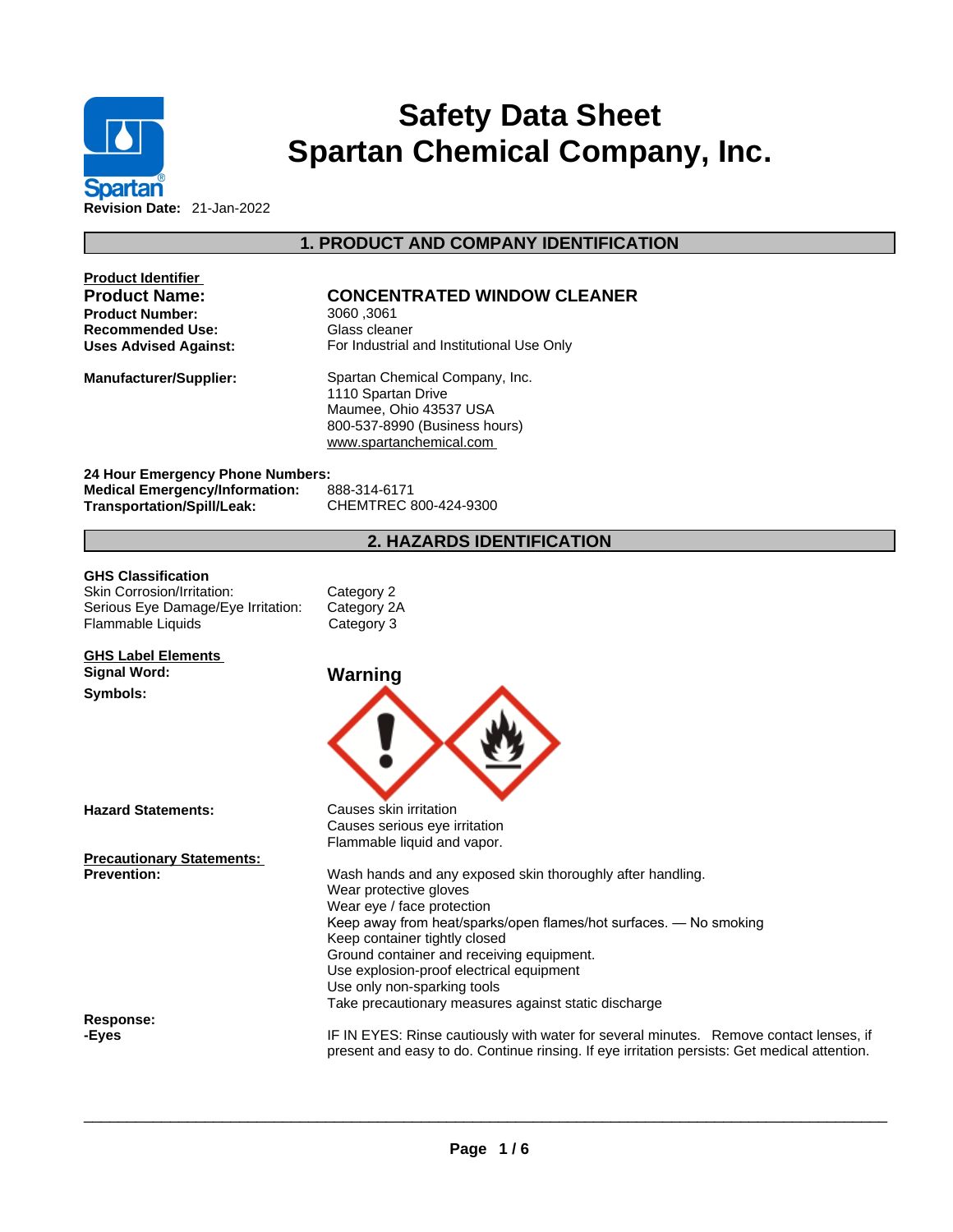| -Skin                                    | IF ON SKIN (or hair): Take off immediately all contaminated clothing. Rinse skin with water<br>or shower. Wash contaminated clothing before reuse. If skin irritation occurs: Get medical<br>attention.     |
|------------------------------------------|-------------------------------------------------------------------------------------------------------------------------------------------------------------------------------------------------------------|
| -Specific Treatment:                     | See Safety Data Sheet Section 4: "FIRST AID MEASURES" for additional information.                                                                                                                           |
| Fire:<br>Storage:<br>Disposal:           | In case of fire: Use CO2, dry chemical, or foam for extinction<br>Store in a well-ventilated place. Keep cool<br>Dispose of contents and container in accordance with local, state and federal regulations. |
| <b>Hazards Not Otherwise Classified:</b> | Not Applicable                                                                                                                                                                                              |
| <b>Other Information:</b>                | • May be harmful if swallowed<br>• Inhalation of vapors or mist may cause respiratory irritation.                                                                                                           |

#### • Keep out of reach of children

## **3. COMPOSITION / INFORMATION ON INGREDIENTS**

| <b>Chemical Name</b>      | <b>CAS No</b>      | Weight-%  |
|---------------------------|--------------------|-----------|
| Water                     | 7732-18-5          | 60-100    |
| <b>Isopropyl Alcohol</b>  | 67-63-0            | $10 - 30$ |
| Acetic Acid               | 64-19-7            | $1 - 5$   |
| Sodium Laureth Sulfate    | 9004-82-4          | $0.1 - 1$ |
| Caprylyl/Carpyl Glucoside | 68515-73-1         | $0.1 - 1$ |
| Lauryl Glucoside          | 110615-47-9        | $0.1 - 1$ |
| Fragrance                 | <b>PROPRIETARY</b> | < 0.1     |
| Phenethyl Alcohol         | $60 - 12 - 8$      | < 0.1     |
| Hexyl Cinnamal            | 101-86-0           | < 0.1     |
| <b>Benzyl Salicylate</b>  | 118-58-1           | < 0.1     |
| <b>Benzyl Acetate</b>     | 140-11-4           | < 0.1     |
| Tetrahydrolinalool        | 78-69-3            | < 0.1     |
| Limonene                  | 5989-27-5          | < 0.1     |
| Linalyl Acetate           | 115-95-7           | < 0.1     |
| Acid Blue 1               | 129-17-9           | < 0.1     |

Specific chemical identity and/or exact percentage of composition has been withheld as a trade secret.

## **4. FIRST AID MEASURES**

| -Eye Contact:              | Rinse cautiously with water for at least 15 minutes. Remove contact lenses, if present and<br>easy to do. Continue rinsing. If eye irritation persists: Get medical attention.      |
|----------------------------|-------------------------------------------------------------------------------------------------------------------------------------------------------------------------------------|
| -Skin Contact:             | Take off immediately all contaminated clothing and shoes. Rinse with water or shower. If<br>skin irritation occurs: Get medical attention. Wash contaminated clothing before reuse. |
| -Inhalation:               | Remove victim to fresh air and keep at rest in a position comfortable for breathing. Call a<br>poison control center or physician if you feel unwell.                               |
| -Ingestion:                | Rinse mouth. Do NOT induce vomiting. Never give anything by mouth to an unconscious<br>person. Get medical attention if you feel unwell.                                            |
| <b>Note to Physicians:</b> | Treat symptomatically.                                                                                                                                                              |
|                            |                                                                                                                                                                                     |

## **5. FIRE-FIGHTING MEASURES**

| <b>Suitable Extinguishing Media:</b>                  | CO2, dry chemical, dry sand, alcohol-resistant foam, Move containers from fire area if you<br>can do it without risk                                                                |
|-------------------------------------------------------|-------------------------------------------------------------------------------------------------------------------------------------------------------------------------------------|
| Specific Hazards Arising from the<br><b>Chemical:</b> | flammable. Vapors may travel to source of ignition and flash back. Most vapors are heavier<br>than air. They will spread along ground and collect in low or confined areas (sewers, |
| <b>Hazardous Combustion Products:</b>                 | basements, tanks).<br>May include Carbon monoxide Carbon dioxide and other toxic gases or vapors.                                                                                   |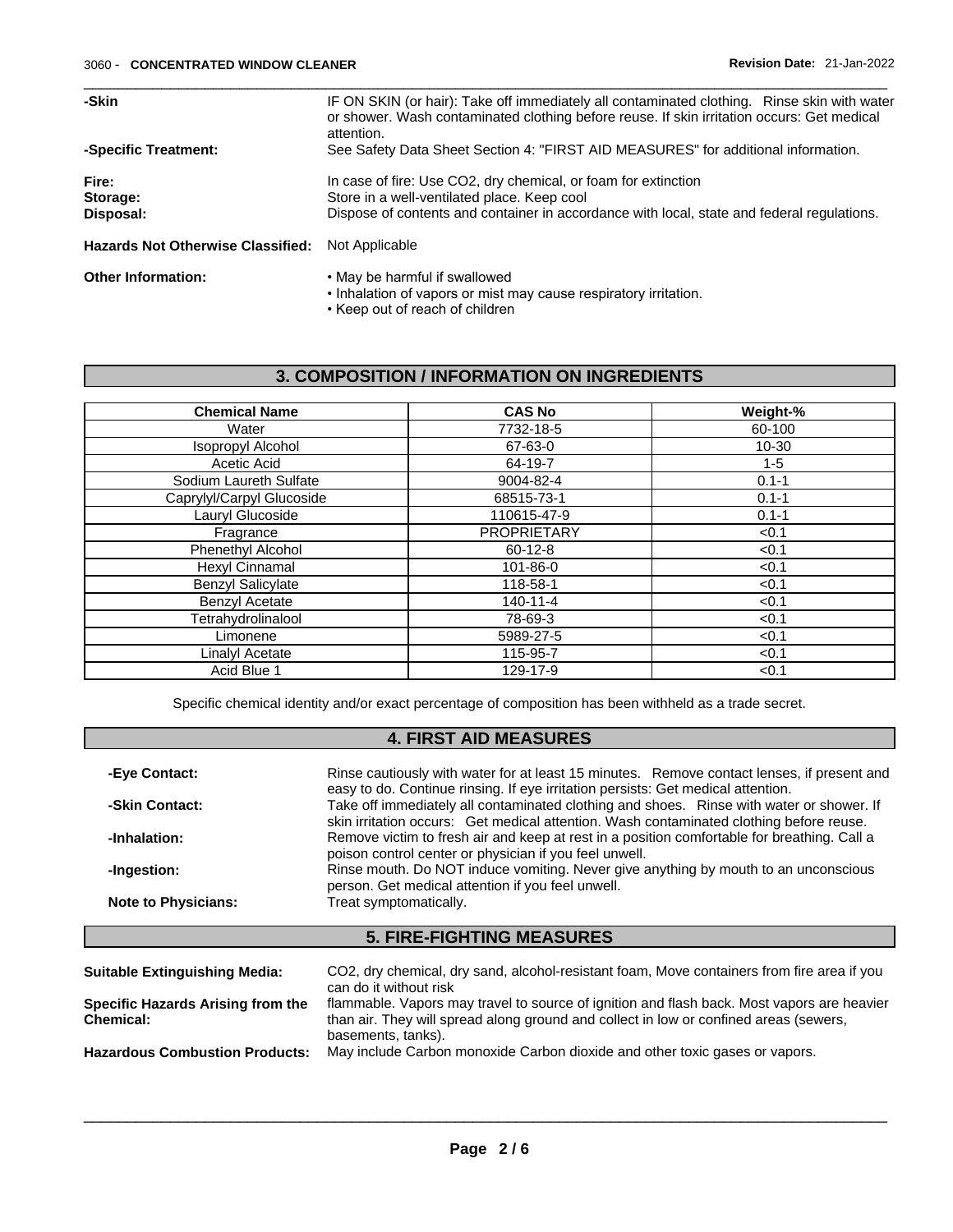**Protective Equipment and Precautions for Firefighters:** Wear MSHA/NIOSH approved self-contained breathing apparatus (SCBA) and full protective gear. Cool fire-exposed containers with water spray.

## **6. ACCIDENTAL RELEASE MEASURES**

| <b>Personal Precautions:</b>                                      | Remove all sources of ignition. Use personal protective equipment as required. Stop leak if<br>you can do it without risk. All equipment used when handling the product must be<br>grounded.                                                                                                  |
|-------------------------------------------------------------------|-----------------------------------------------------------------------------------------------------------------------------------------------------------------------------------------------------------------------------------------------------------------------------------------------|
| <b>Environmental Precautions:</b><br><b>Methods for Clean-Up:</b> | Do not rinse spill onto the ground, into storm sewers or bodies of water.<br>Pick up and transfer to properly labeled containers. Dam up. Soak up with inert absorbent<br>material (e.g. sand, silica gel, acid binder, universal binder, sawdust). Soak up with inert<br>absorbent material. |

#### **7. HANDLING AND STORAGE**

| <b>Advice on Safe Handling:</b> | Handle in accordance with good industrial hygiene and safety practice. Wash thoroughly<br>after handling. |
|---------------------------------|-----------------------------------------------------------------------------------------------------------|
| <b>Storage Conditions:</b>      | Keep away from heat, sparks, flame and other sources of ignition (i.e., pilot lights, electric            |
|                                 | motors and static electricity).                                                                           |
| <b>Suggested Shelf Life:</b>    | Minimum of 2 years from date of manufacture.                                                              |

#### **8. EXPOSURE CONTROLS / PERSONAL PROTECTION**

#### **Occupational Exposure Limits:**

| <b>Chemical Name</b>     | <b>ACGIH TLV</b> | <b>OSHA PEL</b>                        | <b>NIOSH</b>                 |
|--------------------------|------------------|----------------------------------------|------------------------------|
| <b>Isopropyl Alcohol</b> | STEL: 400 ppm    | TWA: 400 ppm                           | <b>IDLH: 2000 ppm</b>        |
| 67-63-0                  | TWA: 200 ppm     | TWA: 980 mg/m $3$                      | TWA: 400 ppm                 |
|                          |                  | (vacated) TWA: 400 ppm                 | TWA: $980 \text{ mg/m}^3$    |
|                          |                  | (vacated) TWA: $980 \text{ mg/m}^3$    | STEL: 500 ppm                |
|                          |                  | (vacated) STEL: 500 ppm                | STEL: 1225 mg/m <sup>3</sup> |
|                          |                  | (vacated) STEL: 1225 mg/m <sup>3</sup> |                              |
| Acetic Acid              | STEL: 15 ppm     | TWA: 10 ppm                            | IDLH: 50 ppm                 |
| 64-19-7                  | TWA: 10 ppm      | TWA: $25 \text{ mg/m}^3$               | TWA: 10 ppm                  |
|                          |                  | (vacated) TWA: 10 ppm                  | TWA: $25 \text{ mg/m}^3$     |
|                          |                  | (vacated) TWA: $25 \text{ mg/m}^3$     | STEL: 15 ppm                 |
|                          |                  |                                        | STEL: $37 \text{ mg/m}^3$    |
| <b>Benzyl Acetate</b>    | TWA: 10 ppm      |                                        |                              |
| 140-11-4                 |                  |                                        |                              |

| <b>Engineering Controls:</b> |  |
|------------------------------|--|

Provide good general ventilation.

If work practices generate dust, fumes, gas, vapors or mists which expose workers to chemicals above the occupational exposure limits, local exhaust ventilation or other engineering controls should be considered.

| <b>Personal Protective Equipment</b>   |                                                                                         |
|----------------------------------------|-----------------------------------------------------------------------------------------|
| <b>Eye/Face Protection:</b>            | Wear splash goggles.                                                                    |
| <b>Skin and Body Protection:</b>       | Wear rubber or other chemical-resistant gloves.                                         |
| <b>Respiratory Protection:</b>         | Not required with expected use.                                                         |
|                                        | If occupational exposure limits are exceeded or respiratory irritation occurs, use of a |
|                                        | NIOSH/MSHA approved respirator suitable for the use-conditions and chemicals in Section |
|                                        | 3 should be considered.                                                                 |
| <b>General Hygiene Considerations:</b> | Wash hands and any exposed skin thoroughly after handling.                              |
|                                        | See 29 CFR 1910.132-138 for further guidance.                                           |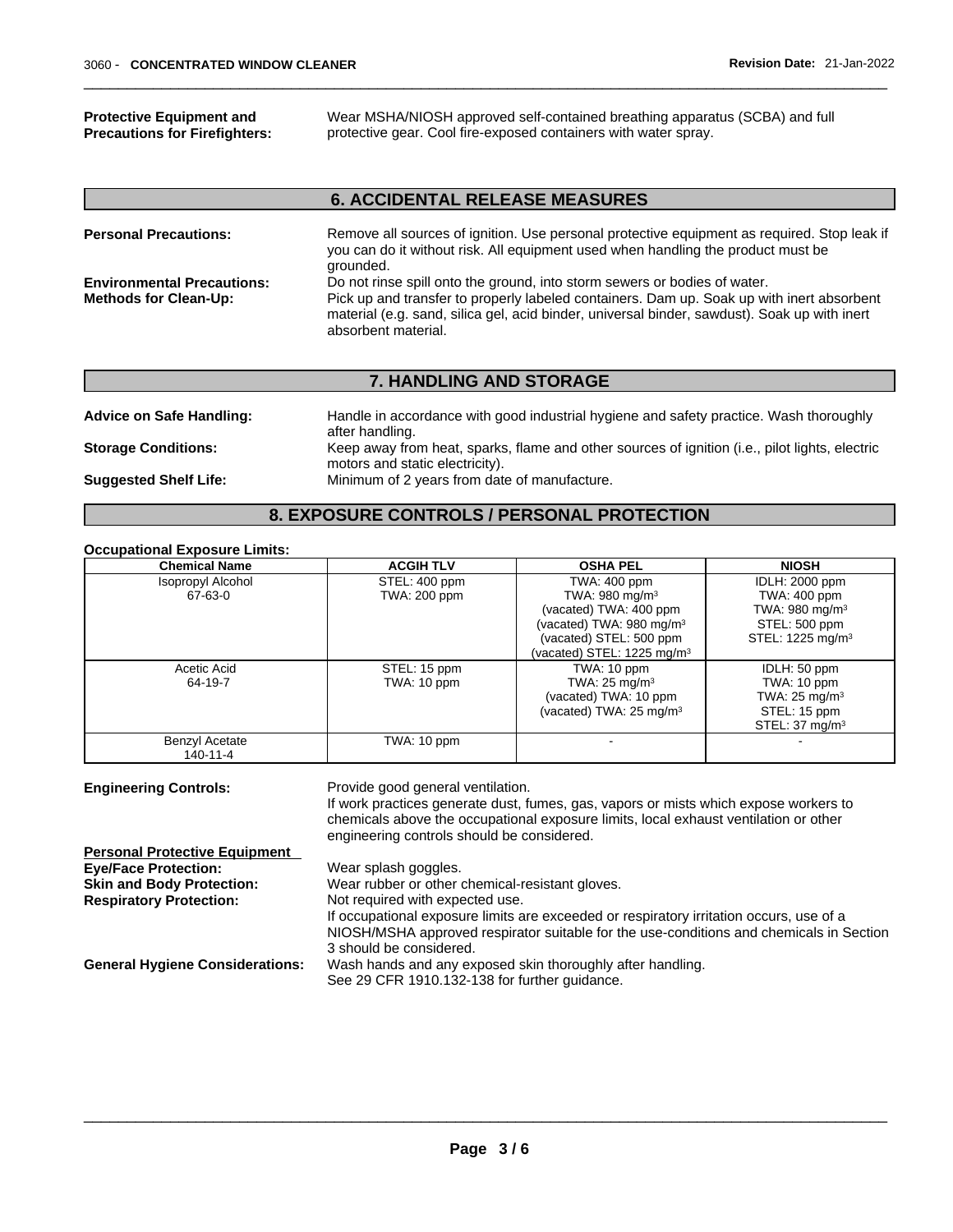## **9. PHYSICAL AND CHEMICAL PROPERTIES**

| Appearance/Physical State:        | Liquid                                   |
|-----------------------------------|------------------------------------------|
| Color:                            | Light blue                               |
| Odor:                             | Floral fragrance                         |
| pH:                               | 3.1-3.6                                  |
| Melting Point / Freezing Point:   | <b>No information available</b>          |
| Boiling Point / Boiling Range:    | $^{\circ}$ C /<br>201 $\degree$ F<br>194 |
| Flash Point:                      | $^{\circ}$ C /<br>86 °F ASTM D56<br>l30  |
| <b>Evaporation Rate:</b>          | $< 1$ (Butyl acetate = 1)                |
| Flammability (solid, gas)         | No information available                 |
| <b>Upper Flammability Limit:</b>  | <b>No information available</b>          |
| <b>Lower Flammability Limit:</b>  | <b>INo information available</b>         |
| Vapor Pressure:                   | No information available                 |
| Vapor Density:                    | <b>No information available</b>          |
| <b>Specific Gravity:</b>          | 10.97                                    |
| Solubility(ies):                  | <b>Soluble in water</b>                  |
| <b>Partition Coefficient:</b>     | <b>INo information available</b>         |
| <b>Autoignition Temperature:</b>  | <b>INo information available</b>         |
| <b>Decomposition Temperature:</b> | No information available                 |
| Viscosity:                        | <b>No information available</b>          |

## **10. STABILITY AND REACTIVITY**

| <b>Reactivity:</b>             | This material is considered to be non-reactive under normal conditions of use.                     |
|--------------------------------|----------------------------------------------------------------------------------------------------|
| <b>Chemical Stability:</b>     | Stable under normal conditions.                                                                    |
|                                | <b>Possibility of Hazardous Reactions:</b> Not expected to occur with normal handling and storage. |
| <b>Conditions to Avoid:</b>    | Heat, flames and sparks. Extremes of temperature and direct sunlight. Take precautionary           |
|                                | measures against static discharges.                                                                |
| <b>Incompatible Materials:</b> | Strong oxidizing agents. Strong acids.                                                             |
| <b>Hazardous Decomposition</b> | May include carbon monoxide, carbon dioxide (CO2) and other toxic gases or vapors.                 |
| <b>Products:</b>               |                                                                                                    |

## **11. TOXICOLOGICAL INFORMATION**

| <b>Likely Routes of Exposure:</b>     | Eyes, Skin, Ingestion, Inhalation.                                                     |
|---------------------------------------|----------------------------------------------------------------------------------------|
| <b>Symptoms of Exposure:</b>          |                                                                                        |
| -Eye Contact:                         | Pain, redness, swelling of the conjunctiva and blurred vision.                         |
| -Skin Contact:                        | Pain, redness and cracking of the skin.                                                |
| -Inhalation:                          | Nasal discomfort and coughing.                                                         |
| -Ingestion:                           | Pain, nausea, vomiting and diarrhea.                                                   |
| Immediate, Delayed, Chronic Effects   |                                                                                        |
| Product Information:                  | Data not available or insufficient for classification.                                 |
| Chronic Toxicity:                     | Avoid repeated exposure.                                                               |
| Target Organ Effects:                 | -Eyes. Respiratory System. - Skin. Teeth.                                              |
| <b>Numerical Measures of Toxicity</b> |                                                                                        |
|                                       | The following acute toxicity estimates (ATE) are calculated based on the GHS document. |

| ATEmix (oral):                 | 8630 mg/kg   |
|--------------------------------|--------------|
| ATEmix (dermal):               | 12936 mg/kg  |
| ATEmix (inhalation-dust/mist): | 186.5 $mq/l$ |

#### **Component Acute Toxicity Information**

| <b>Chemical Name</b>     | Oral LD50                | <b>Dermal LD50</b>     | <b>Inhalation LC50</b>                     |
|--------------------------|--------------------------|------------------------|--------------------------------------------|
| Water<br>7732-18-5       | Rat<br>. 90 mL/kg        | Not Available          | Not Available                              |
| <b>Isopropyl Alcohol</b> | Rat<br>1870 ma/ka<br>$=$ | Rabbit<br>= 4059 ma/ka | Rat)<br>$= 72600$ mg/m <sup>3</sup><br>4 h |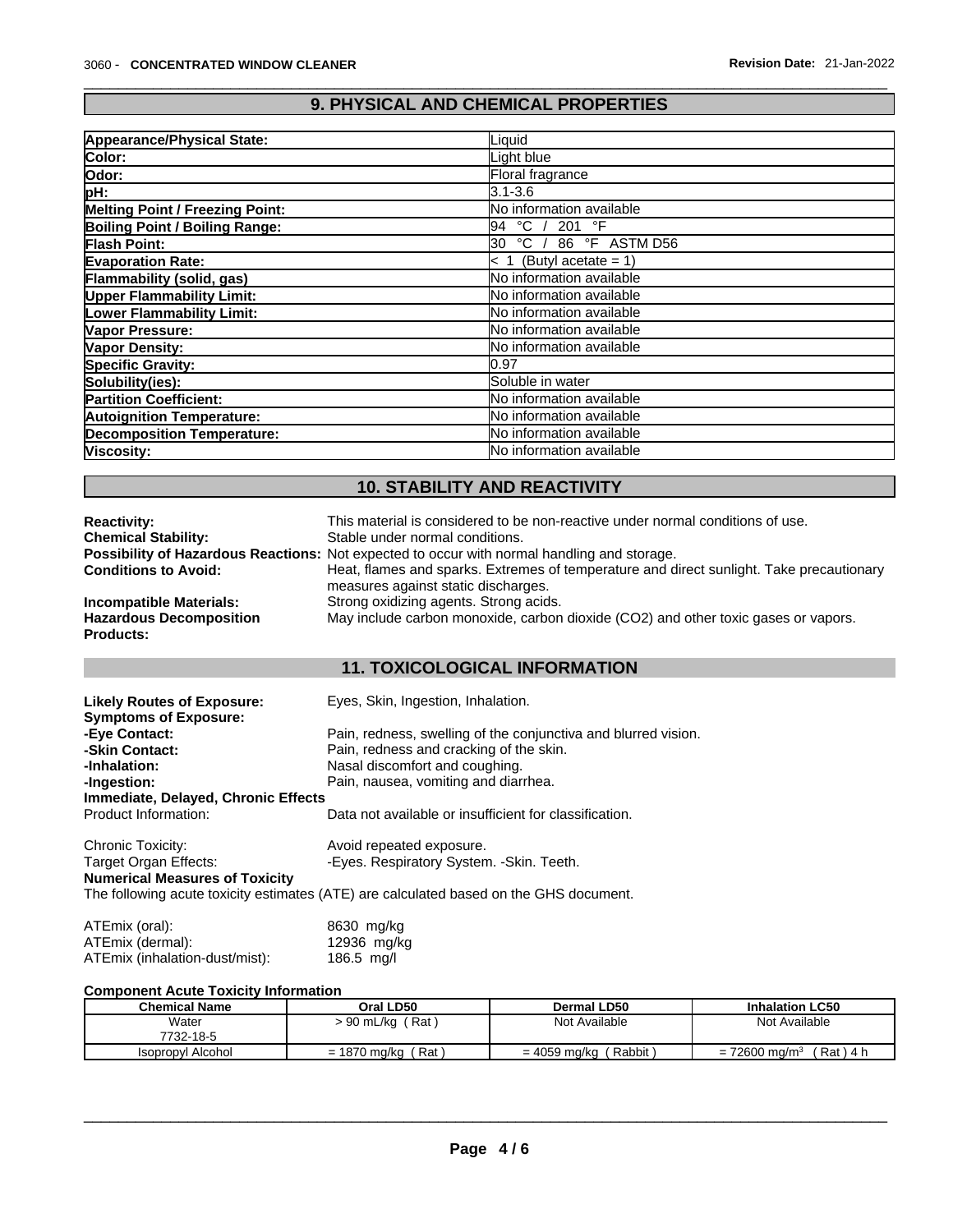#### \_\_\_\_\_\_\_\_\_\_\_\_\_\_\_\_\_\_\_\_\_\_\_\_\_\_\_\_\_\_\_\_\_\_\_\_\_\_\_\_\_\_\_\_\_\_\_\_\_\_\_\_\_\_\_\_\_\_\_\_\_\_\_\_\_\_\_\_\_\_\_\_\_\_\_\_\_\_\_\_\_\_\_\_\_\_\_\_\_\_\_\_\_ 3060 - **CONCENTRATED WINDOW CLEANER Revision Date:** 21-Jan-2022

| 67-63-0                                   |                                          |                         |                         |
|-------------------------------------------|------------------------------------------|-------------------------|-------------------------|
| Acetic Acid<br>64-19-7                    | $=$ 3310 mg/kg (Rat)                     | $= 1060$ mg/kg (Rabbit) | $= 11.4$ mg/L (Rat) 4 h |
| Sodium Laureth Sulfate<br>9004-82-4       | $= 1600$ mg/kg (Rat)                     | Not Available           | Not Available           |
| <b>Phenethyl Alcohol</b><br>$60 - 12 - 8$ | $= 1609$ mg/kg (Rat)                     | $= 2535$ mg/kg (Rabbit) | $> 4.63$ mg/L (Rat) 4 h |
| Hexyl Cinnamal<br>$101 - 86 - 0$          | $=$ 3100 mg/kg (Rat)                     | $>$ 3000 mg/kg (Rabbit) | $> 5$ mg/L (Rat) 4 h    |
| <b>Benzyl Salicylate</b><br>118-58-1      | $= 2227$ mg/kg (Rat)                     | $> 5000$ mg/kg (Rabbit) | Not Available           |
| <b>Benzyl Acetate</b><br>140-11-4         | $= 2490$ mg/kg (Rat)                     | $> 5000$ mg/kg (Rabbit) | Not Available           |
| Tetrahydrolinalool<br>78-69-3             | $>$ 5 g/kg (Rat)                         | $> 5000$ mg/kg (Rabbit) | Not Available           |
| Limonene<br>5989-27-5                     | $= 5200$ mg/kg (Rat) = 4400 mg/kg<br>Rat | $>$ 5 g/kg (Rabbit)     | Not Available           |
| Linalyl Acetate<br>115-95-7               | $= 14550$ mg/kg (Rat)                    | $> 5000$ mg/kg (Rabbit) | Not Available           |

Carcinogenicity: The table below indicates whether each agency has listed any ingredient as a carcinogen

## **12. ECOLOGICAL INFORMATION**

| <b>Chemical Name</b>                  | <b>Algae/Aquatic Plants</b>                                                                        | <b>Fish</b>                                                                                                                                                          | <b>Toxicity to</b><br><b>Microorganisms</b> | <b>Crustacea</b>                           |
|---------------------------------------|----------------------------------------------------------------------------------------------------|----------------------------------------------------------------------------------------------------------------------------------------------------------------------|---------------------------------------------|--------------------------------------------|
| <b>Isopropyl Alcohol</b><br>67-63-0   | 1000: 96 h Desmodesmus<br>subspicatus mg/L EC50<br>1000: 72 h Desmodesmus<br>subspicatus mg/L EC50 | 9640: 96 h Pimephales<br>promelas mg/L LC50<br>flow-through 11130: 96 h<br>Pimephales promelas mg/L<br>LC50 static 1400000: 96 h<br>Lepomis macrochirus µg/L<br>LC50 | Not Available                               | 13299: 48 h Daphnia magna<br>mg/L EC50     |
| Acetic Acid<br>64-19-7                | Not Available                                                                                      | 79: 96 h Pimephales<br>promelas mg/L LC50 static<br>75: 96 h Lepomis<br>macrochirus mg/L LC50<br>static                                                              | Not Available                               | 65: 48 h Daphnia magna<br>mg/L EC50 Static |
| <b>Phenethyl Alcohol</b><br>$60-12-8$ | 490: 72 h Desmodesmus<br>subspicatus mg/L EC50                                                     | Not Available                                                                                                                                                        | Not Available                               | 287.17: 48 h Daphnia<br>magna mg/L EC50    |
| Limonene<br>5989-27-5                 | Not Available                                                                                      | $0.619 - 0.796$ : 96 h<br>Pimephales promelas mg/L<br>LC50 flow-through 35: 96 h<br>Oncorhynchus mykiss mg/L<br><b>LC50</b>                                          | Not Available                               | Not Available                              |

| <b>Persistence and Degradability:</b> | No information available. |
|---------------------------------------|---------------------------|
| <b>Bioaccumulation:</b>               | No information available. |
| <b>Other Adverse Effects:</b>         | No information available  |

## **13. DISPOSAL CONSIDERATIONS**

| <b>Disposal of Wastes:</b>     | This material, as supplied, is a hazardous waste according to federal regulations (40 CFR<br>$261$ . |
|--------------------------------|------------------------------------------------------------------------------------------------------|
| <b>Contaminated Packaging:</b> | Dispose of in accordance with federal, state and local regulations.                                  |
| <b>US EPA Waste Number:</b>    | D001, D002                                                                                           |

## **14. TRANSPORT INFORMATION**